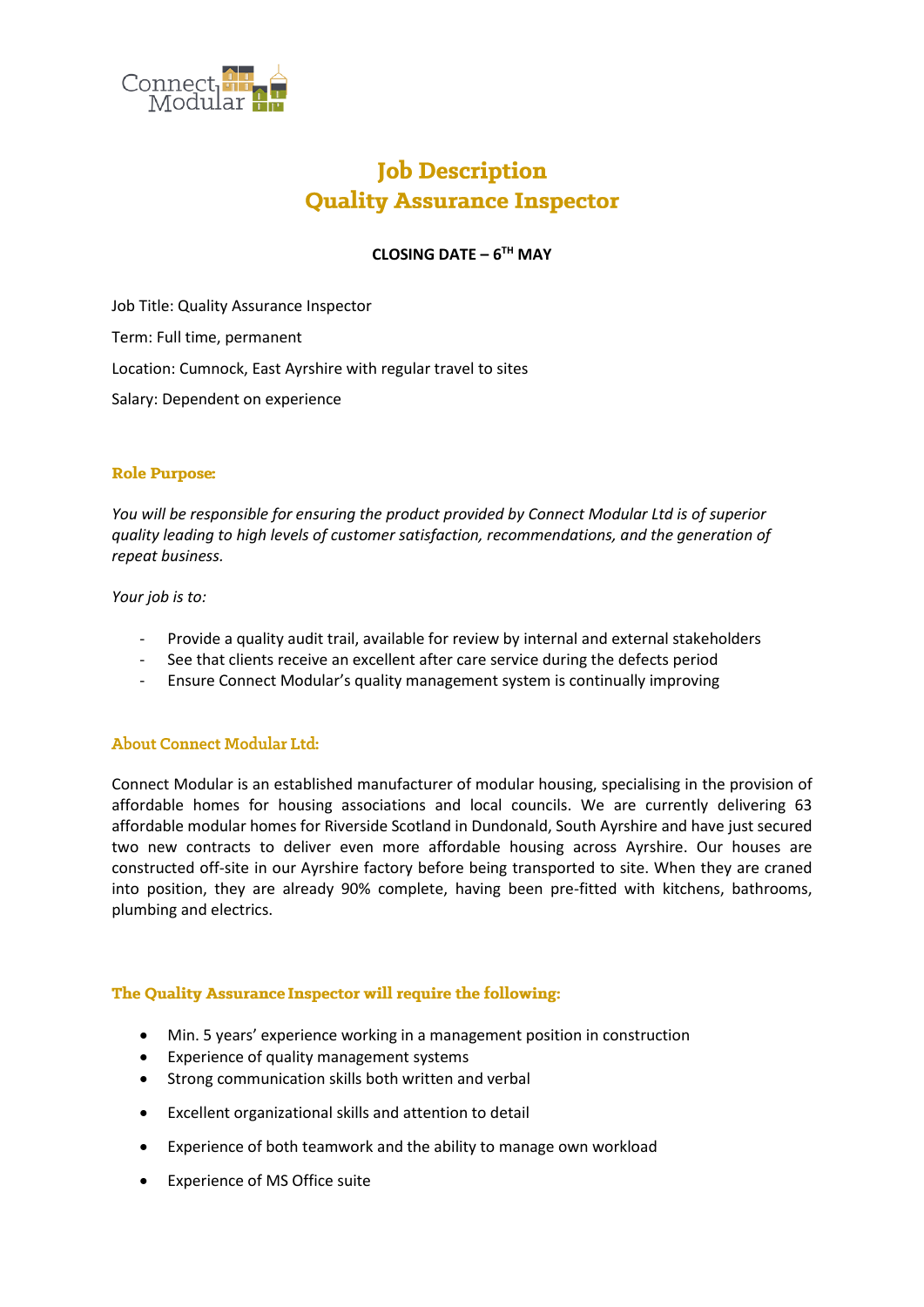

## **Desirable Skills and Experience**

**SMSTS** 

### The role will involve:

- Ensuring all products meet the required quality standards
- Manage the internal audit system as well as supporting external audits from customers or as part of the company's quality accreditations
- Maintaining the QMS ISO 9001 and BOPAS standards
- Carrying out inspection of products throughout the manufacturing process
- Carrying out inspection of products throughout the onsite construction process
- Identifying, recording and resolving non-conformances
- Liaising with other departments and managers
- Ensuring health, safety and environmental policy implementation
- Liaising with client's Clerk of Works
- Document control within the factory
- Checking quality of pre-formed goods on arrival
- Coordinating the trades and materials for the resolution of any defects
- Liaising with clients and tenants for access to properties

## **To be considered for this position, please send your CV to [enquiries@theweehousecompany.co.uk](mailto:enquiries@theweehousecompany.co.uk) no later than 6th May 2022.**

#### **Person Specification Quality Assurance Inspector**

| <b>Criteria</b>                          | <b>Essential</b>                                                                                                                                                                                                        | <b>Desirable</b>                                                                          |
|------------------------------------------|-------------------------------------------------------------------------------------------------------------------------------------------------------------------------------------------------------------------------|-------------------------------------------------------------------------------------------|
| <b>Qualifications</b>                    | Relevant HND, HNC<br>٠<br>SVQ 3 (SCQF 6) Joinery plus<br>$\bullet$<br>experience<br>SVQ 3 (SCQF 6) Engineering plus<br>$\bullet$<br>experience<br>SVQ 3 (SCQF6) Construction plus<br>$\bullet$<br>experience            | Membership of<br>٠<br>professional body<br>$(e.g. CQI)$                                   |
| <b>Skills and</b><br><b>Competencies</b> | Open and communicative, customer<br>٠<br>focused<br>Practical individual who will seek<br>$\bullet$<br>solutions<br>Self-motivated<br>$\bullet$<br>Ability to communicate concisely<br>$\bullet$<br>and with conviction | Experience of self-<br>managing<br><b>Experience of working</b><br>with multi-level teams |